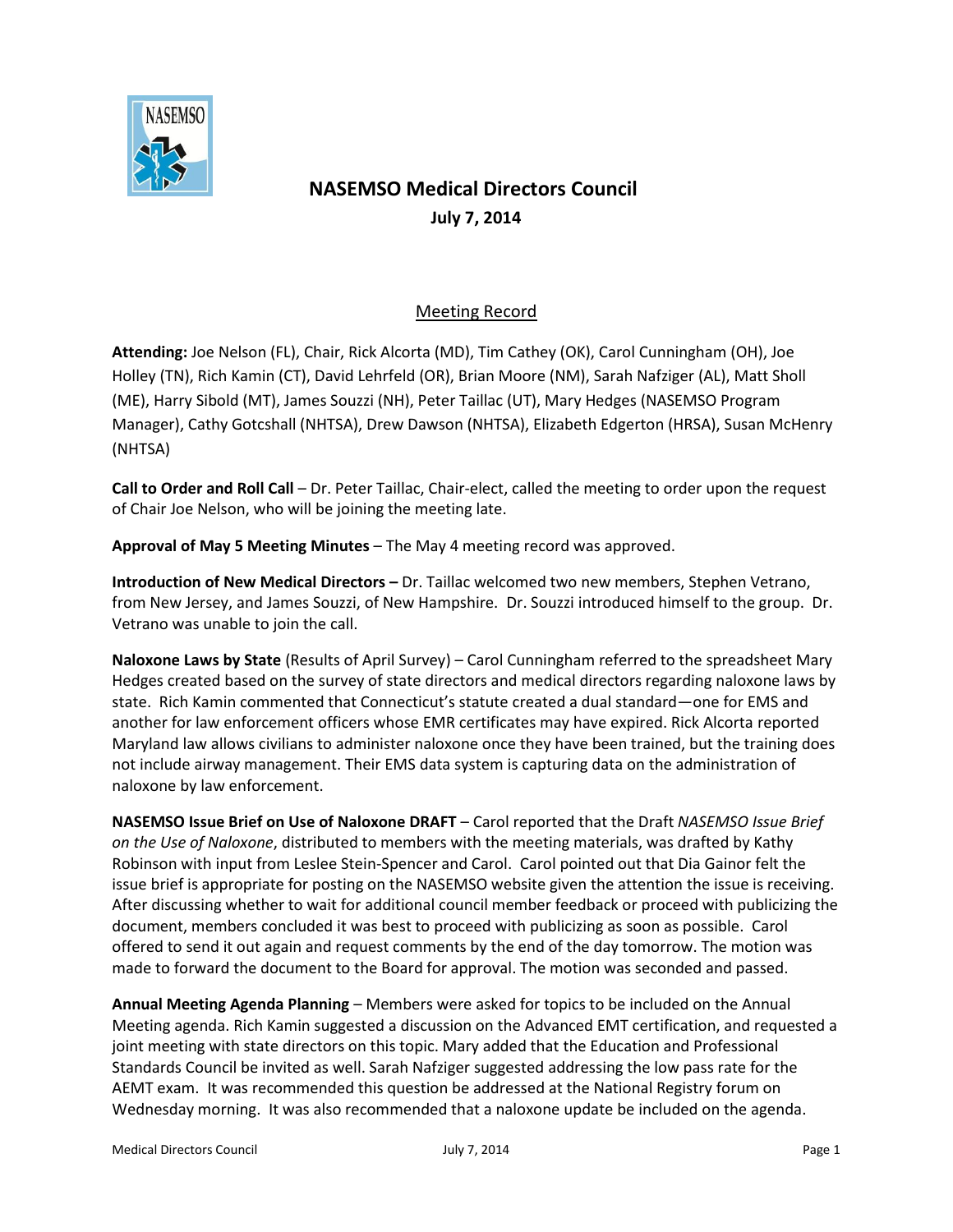## **Federal Partner Updates**

- Beth Edgerton (HRSA) reported they are preparing for the EMSC Grantee meeting to be held later in July. She added that they are developing the next generation of performance measures for the EMSC program to replace those that have been used for the past several years.
- Drew Dawson (NHTSA) informed members that there will be a webinar on the External Hemorrhage Control Evidence-Based Guideline on August 5. Dr. Eileen Bulger will be presenting on behalf of the American College of Surgeons, Committee on Trauma.

**NASEMSO Representative to the CoAEMSP Board** – Peter Taillac said that a replacement is needed when he relinquishes his role as one of two NASEMSO representatives on the CoAEMSP Board. He explained that the Committee on Accreditation of EMS Programs (CoAEMSP) is the body that sets standards for accrediting institutions that teach the paramedic program. He reported that he has learned a great deal in his two years on this board but knows he must allow time to serve as the Chair of the Medical Directors Council. He said there are four CoAEMSP Board meetings per year, two in person and two by teleconference, with all travel expenses paid by the organization. There are additional telephone meetings when applications for accreditation are being reviewed. Sarah Nafziger was recently appointed as NAEMSP's representative on the Board and Joe Nelson has long served on the CoAEMSP Board as ACOEP's representative.

**MDC Representative to EPSC Distance Education Group** – Mary Hedges reminded members about a recent request for a medical director to serve on the Distance Education group which is part of NASEMSO's effort in the Implementation of the EMS Education Agenda for the Future. There will be a distance education summit on October 7 at the Annual Meeting in Cleveland, in addition to monthly conference calls. The individual who serves in this capacity will be entitled to have his or her Annual Meeting travel expenses paid by the project.

**Regional Representatives Reports** – Drs. Kamin, Nafziger and Sibold stated they had nothing new to report from their respective regions. Dr. Sibold said he would like to reach out to other medical directors in the western region to discuss issues of mutual interest. Dr. Lehrfeld said he would be interested.

## **Project and Committee Updates** – Various Members

- **Model EMS Guidelines Project** Carol Cunningham reported that there will be a final face to face meeting on July 13-14 of four members to edit the revised guidelines. The project is scheduled for completion in September and there will be a full report on Friday morning at the Annual Meeting.
- **Statewide Implementation of a Prehospital Care Guideline Matt Sholl reported that they are** completing the training module now. He commented on how much variance there is across the states, noting they are learning a great deal.
- **Joint Trauma Committee** David Lehrfeld reported on the JTC, which is comprised of representatives of NASEMSO, the American Trauma Society (ATS) and the American College of Surgeons, Committee on Trauma (ACS-COT).

1) Webinar for 2014 Resources document - The prepublication draft of the 2014 resources document ("orange book") is now available on-line on the American College of Surgeons (ACS) website. Access is not password protected. The final document will be available in 2-3 months. Slides for the webinar have been started.